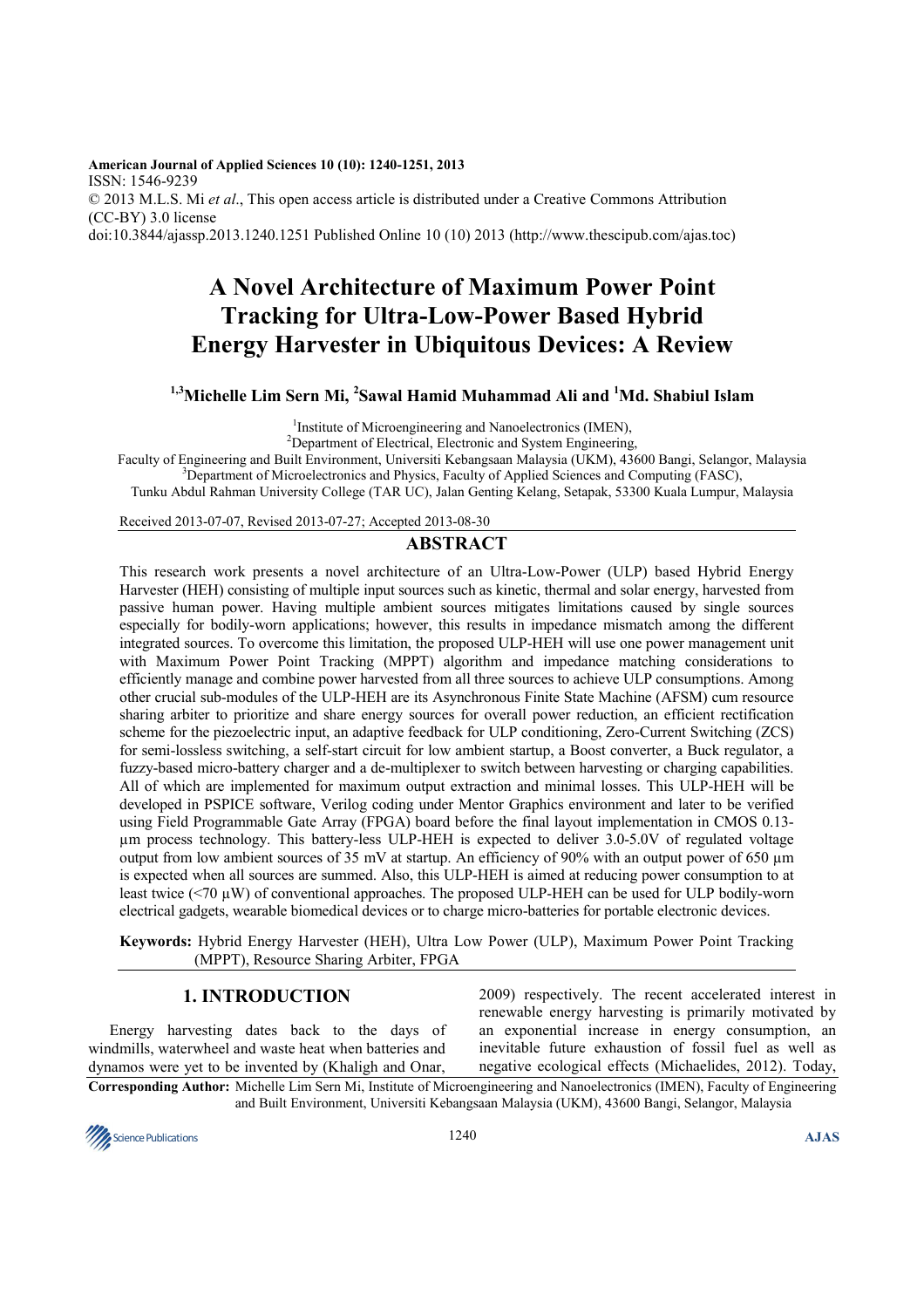these renewable harvesting sources vary from solar, wind, thermal, ambient vibration, tidal wave, salinity gradient to the efficient reuse of exhaust heat discussed by (Yao *et al.*, 2009). Acknowledging this need, various harvesting technologies, topologies and power electronics interfaces for stand-alone utilization or grid connection application has surfaced (Ramadass and Chandrakasan, 2009; Khaligh and Onar, 2009; Hamilton, 2012). Some of them preceded with mesoscale energy harvesting systems and later followed by CMOS process implementation (Ramadass and Chandrakasan, 2009) with popular application varying from Wireless Sensor Networks (WSN) to the recently sprouted human powered devices of pacemakers (Zervos, 2013), shoe inserts harvesters (Rocha *et al*., 2010) to a closed loop bio-medical monitoring system (Zhang *et al*., 2010) fuels interests in the human harvesting arena.

This literature focuses on the Ultra-Low-Power (ULP) based Hybrid-Energy-Harvester (HEH) human powered applications which began ever since the invention of self-winding watch by Abraham-Louise Perrelet in the year 1770 (Bonfiglio and Rossi, 2011). There are essentially three plausible types of energy sources for wearable devices, namely the mechanical acceleration, electromagnetic light energy and heat flow identified by Bonfiglio and Rossi (2011). **Table 1** summarizes the energy harvesting opportunities and its demonstrated capabilities of these three energy sources (Vullers *et al*., 2009). For these three energy sources, there is a difference between unobtrusive energy and the effort driven micro-power generation such as a shaken torch light, in which case the latter is rejected altogether for Body Area Networks (BAN) in biomedical applications (Bonfiglio and Rossi, 2011). The following paragraphs describe vibration-based energy harvesters with its interface circuits, followed by thermoelectric-based harvesters with its management circuitries and related CMOS process implementation, succeeded by a discussion on Maximum Power Point Tracking (MPPT) techniques with solar related literatures and finally ending with the hybrid architectures, implemented die micrographs, author's hypothesis and a conclusion to gauge micro-energy harvesters' potential in human powered applications.

Firstly, there are three main types of vibration-based generators, namely electrostatic, electromagnetic and piezoelectric (Kempitiya *et al*., 2012). These transducers became efficient with development of piezoelectric materials such as Lead Zirconate Titanate (PZT) and Polyvinylidene Fluoride (PVDF) (Rocha *et al*., 2010), multiple PZT structures (Zhu *et al*., 2011), encapsulated PZT nanofiber structure with 1.63 V of output voltage and 0.03 µW of output power (Chen *et al*., 2010). Harvesting ambient vibration via PZT potentially supplies 10-100's µW of available power (Ramadass and Chandrakasan, 2009). Therefore, to complement these PZT structures, Rao and Arnold (2011) proposed an input-powered interface to solve the nonzero standby power consumption when no energy is harvested targeted at low amplitude output  $(0.1 \text{ V-5 V})$  and low frequency ac voltages of 1-500 Hz. Tabesh and Frechette (2010), designed an adaptive converter which optimally extracts power at 60% efficiency. Ramadass and Chandrakasan (2009), however reported 4-times improved power extraction via bias-flip rectification with lesser than  $2 \mu W$  of power consumption.

|  |  |  | Table 1. Energy harvesting opportunities and demonstrated capabilities (Vullers et al., 2009) |  |
|--|--|--|-----------------------------------------------------------------------------------------------|--|
|  |  |  |                                                                                               |  |

|            | Characteristics                                                 |                                            |  |  |  |  |  |
|------------|-----------------------------------------------------------------|--------------------------------------------|--|--|--|--|--|
| Source     | Source power                                                    | Harvester power                            |  |  |  |  |  |
| Solar      |                                                                 |                                            |  |  |  |  |  |
| Indoor     | $0.1$ mW/cm <sup>2</sup>                                        | $10 \mu W/cm^2$                            |  |  |  |  |  |
| Outdoor    | $100 \text{ mW/cm}^2$                                           | 10mW/cm <sup>2</sup>                       |  |  |  |  |  |
| Vibration  |                                                                 |                                            |  |  |  |  |  |
| Human      | $0.5m$ @ 1Hz 1 m/s @ 50 Hz                                      | $4 \mu W/cm^2$<br>1100 $\mu W/cm^2$        |  |  |  |  |  |
| Industrial | $1m$ ( $\ddot{\omega}$ , 5Hz $10$ m/s ( $\ddot{\omega}$ , 1 kHz |                                            |  |  |  |  |  |
| Thermal    |                                                                 |                                            |  |  |  |  |  |
| Human      | $20 \text{ mW/cm}^2$                                            |                                            |  |  |  |  |  |
| Industrial | $100 \text{ mW/cm}^2$                                           | $30 \mu W/cm^2$<br>1-110mW/cm <sup>2</sup> |  |  |  |  |  |
|            |                                                                 |                                            |  |  |  |  |  |

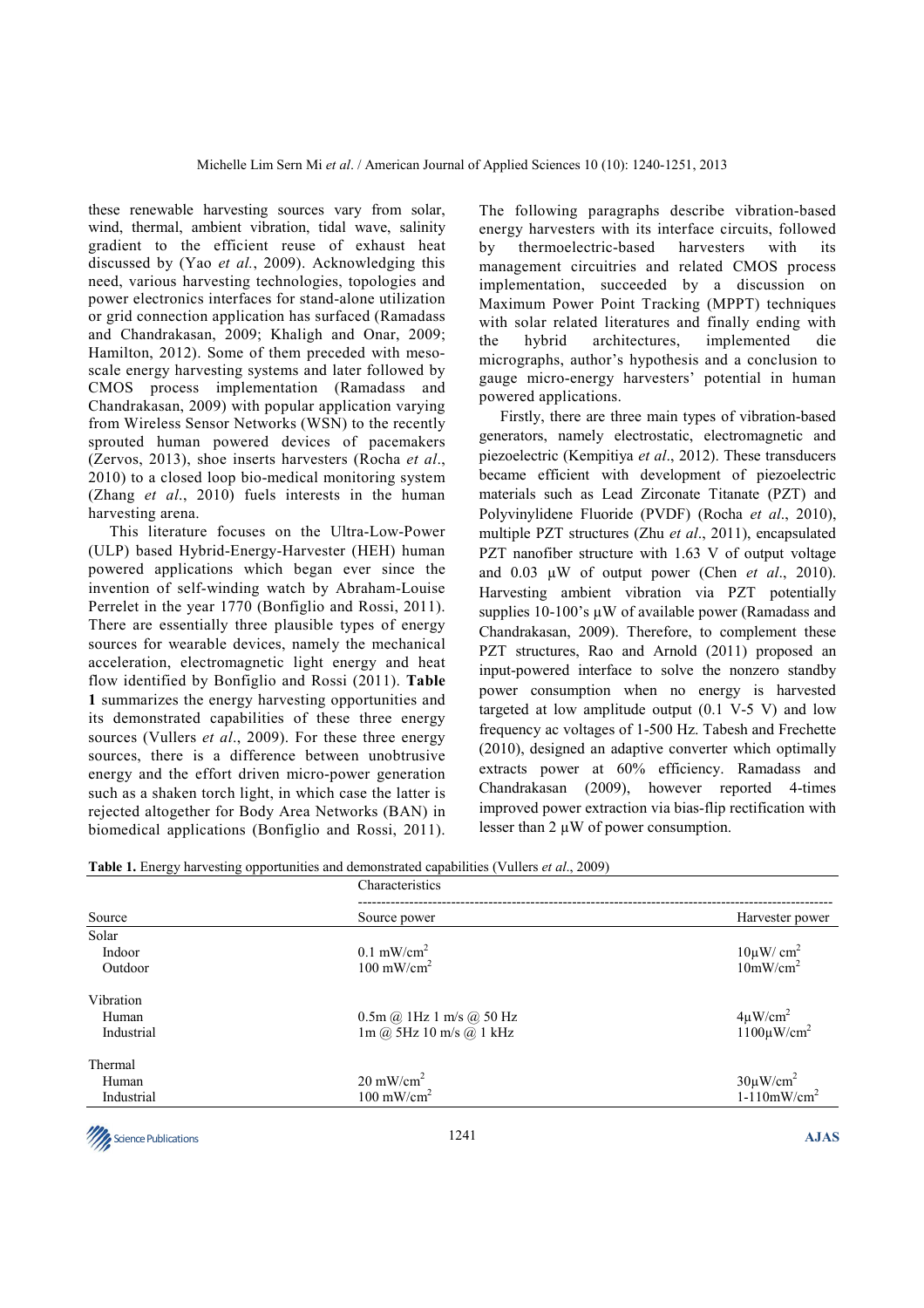On the other hand, D'hulst *et al.* (2010) suggests not to overlook converter's operating point by achieving 64% overall system efficiency while Aktata *et al*. (2011) uses rectifications with active diodes, shunt pass and a trickle charger to achieve power consumptions below 1  $\mu$ W with 50-60% efficiency compared to the architectures of Ramadass and Chandrakasan (2009) and Kwon and Rincon-Mora (2010) which requires initially charged batteries at 1.8 V and 2.5 V respectively.

Heat flow is another viable solution for lowpowered bodily worn gadgets, where both sides of the Thermo Electric Generators (TEG) is attached to body and chips will only have temperature differences of 1- 2°C thereby generating around 50 mV (Kim and Kim, 2012). Recent thermal harvesters addresses this commonly low voltage issue of 25-50 mV for bodyworn applications (Carlson *et al*., 2010; Ramadass and Chandrakasan, 2011; Im *et al*., 2012; Richelli *et al*., 2012). Carmo *et al*. (2010) fabricated a thermoelectric micro-converter based on thin films of bismuth and telluride to operate wireless electroencephalograms (EEG). Later, DC/DC Boosting techniques were used by Carlson *et al*. (2010), Ramadass and Chandrakasan (2011) and later by Richelli *et al*. (2012); Kim and Kim (2012) and Im *et al*. (2012) to increase efficiency of their power conditioning circuitries. Carlson *et al*. (2010) reported a control circuit that operates between 20 to 250 mV which produces a 1 V output from human body heat, consuming 1.6  $\mu$ W while delivering 25  $\mu$ W. Ramadass and Chandrakasan (2011) also reported another interface circuit targeted at human body heat implemented on 0.35 µm CMOS process with a mechanical startup circuit at 58% efficiency which enables operation between 35 mV to 1.8 Richelli *et al*. (2012) on the other hand fabricated an 0.18 µm low-threshold CMOS process which incorporates an architecture for boosting 120 mV to an output of 1.2 V, delivering 220 µA to the load and exhibiting 30% power efficiency.

To design interface circuits for improved power extraction, Kim and Kim (2012) and Im *et al*. (2012) proposed an incorporation of the MPPT algorithm popularly used in solar harvesting (Kim *et al*., 2011; Enne *et al*., 2012) for above 70% efficiencies at 0.5 V to 2.7 V of input voltages. The former literature (Kim and Kim, 2012) presents a DC/DC boost converter with variation-tolerant MPPT algorithm for dynamic frequency switching and a highly efficient Zero Current Crossing (ZCS) control circuit for wide conversion ratios implemented on a 0.35-µm bipolar-CMOS-DMOS (BCDMOS) process which outputs a 5.62 V from a 500mV supply at ~72% efficiency. Im *et al*. (2012) also reported usages of MPPT control on 0.13µm CMOS process chip capable of providing 2.7 mW from 40mV to 300 mV supply with 61% efficiency at 2 V outputs where a transformer is self-started by thermal noise. This improved MPPT algorithm does not break the power transfer path and consumes less power (Im *et al*., 2012).

A hybrid system combines multiple harvesting technologies into a single system to overcome energy shortfalls of separate systems. These systems are an attractive solution to sufficient power delivery over a wide range of environmental conditions and devices (Hamilton, 2012). Colomer *et al*. (2011) has reported a multi-harvesting system that gathers and manages energy from multiple sources to deliver  $\sim 6.4$  mW of power on an Application Specific Integrated Circuit (ASIC) where each power source uses individual power management. Tan and Panda (2011), however reported a hybrid harvesting scheme that uses only one power management circuit alike Karthik *et al.* (2012) capable of 621 µW of power generation, which triples single-source harvesting methods. Their chip was complemented by an efficient microcontroller based ULP management circuit, enhanced with MPPT with closed-loop voltage feedback control to ensure maximum power transfer (Tan and Panda, 2011). Another literature such as Karthik *et al*. (2012) also proposes one power management unit where the former reported > 80% charger efficiency (Karthik *et al*., 2012) at 330 mV of kick-start voltage with clock gating and MPPT. **Table 2** summarizes some of these past researchers' work on hybrid energy harvesters.



**Fig. 1.** Die micrograph of DIDO energy harvester for WBAN (Wang *et al*., 2011)

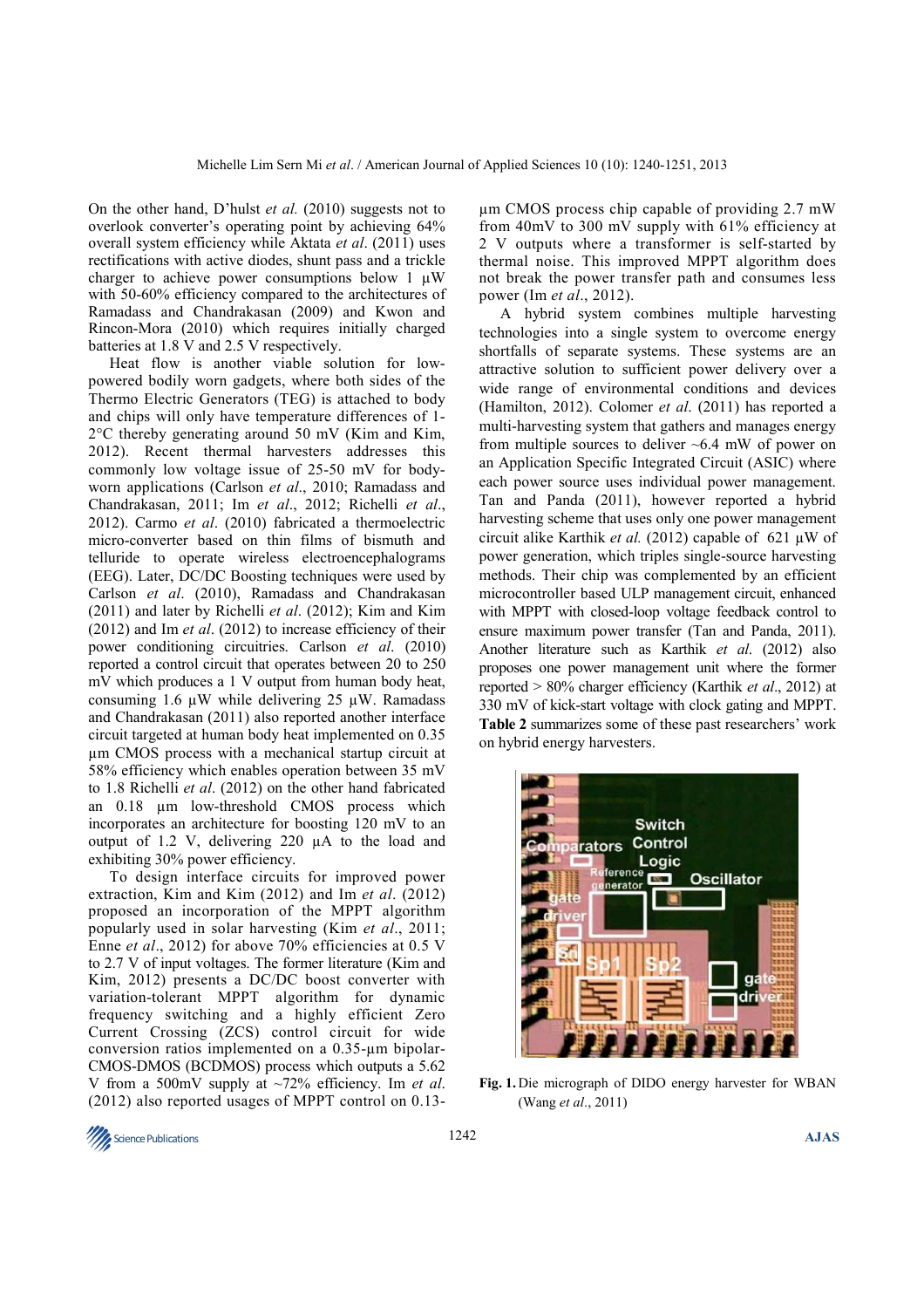|                                                | Parameters                       |                                                                                          |                |                                                                  |                                                                  |              |                                                    |                                                |                                       |                                                          |                                                 |
|------------------------------------------------|----------------------------------|------------------------------------------------------------------------------------------|----------------|------------------------------------------------------------------|------------------------------------------------------------------|--------------|----------------------------------------------------|------------------------------------------------|---------------------------------------|----------------------------------------------------------|-------------------------------------------------|
| Researcher<br>(Year)                           | Sources<br>(N <sub>0</sub> )     | Architecture                                                                             | <b>MPPT</b>    | Kick-start<br>scheme                                             | $V_{IN}(V)$                                                      | $V_{OUT}(V)$ | $P_{OUT}$                                          | $\eta$ (%)                                     | Power<br>Used $(W)$                   | Process<br>Technology                                    | App. <sup>a</sup><br>(Is it dual<br>usage?)     |
| Tan and Panda<br>(2011)                        | Light, Heat DC/DC<br>(2)         | converter,<br>PWM gen., MCU                                                              | Yes            | None                                                             | ~1.6                                                             | ~15.5        | 621 µW                                             | $\sim 90$                                      | $135 \mu W$                           | H/W<br>prototype                                         | <b>WSN</b><br>(No)                              |
| Colomer et al.<br>(2011)                       | RF, PZT,<br><b>PV</b><br>(3)     | LDO regulator,<br>charge pump,<br>external SD                                            | Yes            | None                                                             | $1$ (RF).<br>$1.2$ (PZT),<br>$1.89$ (PV)                         | $1.2 - 2.5$  | $6.4$ mW                                           | 55-85                                          | $160 \mu W$                           | <b>ASIC</b><br>$0.13 \mu m$                              | Low power<br>loads.<br><b>WSN</b><br>(No)       |
| Wang et al.<br>(2011)                          | PV, TEG<br>(2)                   | <b>Switch Control</b><br>Logic, Oscillator,<br><b>DIDO</b> Boost<br>Converter            | N <sub>0</sub> | None                                                             | 0.5                                                              | $0.9 - 1$    | $100 \mu W$                                        | 55                                             | $0.23 \mu W$                          | <b>CMOS</b><br>$0.18 \mu m$                              | <b>WBAN</b><br>(No)                             |
| Karthik et al.<br>(2012)                       | PV, Heat<br>(2)                  | Charger, FSM<br>and oscillator,<br>clock gating                                          | Yes            | Cold start<br>(input)<br>powered<br>Boost converter<br>(a) 0.33V | 0.5                                                              | 3            | Not stated                                         | >80                                            | 330 nA of<br>quiescent<br>current     | Fabricated<br>IC                                         | Battery and<br>supercap.<br>charger<br>(No)     |
| Porcarelli et al.<br>(2012)                    | Air-flow,<br>PV, Fuel<br>Cell(3) | DC/DC in/<br>output converter<br>charger, MCU                                            | <b>Yes</b>     | None                                                             | $\sim$ 3                                                         |              | Not stated $7\text{~300mW}$                        | 82-86                                          | Not stated                            | Meso-scale<br>$5 \times 6$ cm <sup>2</sup><br><b>PCB</b> | Li-ion<br>battery<br>charger<br>(No)            |
| Bandyopadhyay<br>and<br>Chandrakasan<br>(2012) | PZT, Heat, Dual Path<br>PV(3)    | Approach,<br>inductor sharing                                                            | Yes            | None                                                             | $0.02 - 0.16$<br>(Heat)<br>$0.15 - 0.75$ (PV)<br>$1.5 - 5$ (PZT) | 1.88-2.3     | $1.3$ mW<br>(Heat)<br>$2.5$ mW (PV)<br>200μW (PZT) | 58% (Heat) Not stated<br>83% (PV)<br>79% (PZT) |                                       | <b>CMOS</b><br>$0.35 \mu m$                              | DSPs,<br>sensors<br>(No)                        |
| Sang et al.<br>(2012)                          | EM, PZT<br>(2)                   | Full bridge<br>rectifier                                                                 | N <sub>0</sub> | Electro-<br>dynamic<br>Shaker                                    | Not stated                                                       | 0.71         | $10.7$ mW                                          | $*81.4%$                                       | Not stated<br>$>$ single<br>source EM | Meso-scale<br>prototype                                  | <b>WSN</b><br>(No)                              |
| Michelle et al.<br>(2013)                      | PZT, Heat,<br><b>PV</b><br>(3)   | Resource sharing<br>Arbiter, AFSM,<br>ULP f/b, fuzzy<br>charger, DC/DC<br>converter, ZCS | Yes            | Self start<br>switch/<br>power supply<br>manager<br>$(a)$ ~35mV  | $0.1 - 0.3$                                                      | $3.0 - 5.0$  | $>650$ µW                                          | >90                                            | $< 70 \mu W$                          | <b>CMOS</b><br>$0.13 \mu m$                              | Body worn<br>devices<br>cum<br>charger<br>(Yes) |
| a. Application.                                |                                  |                                                                                          |                |                                                                  |                                                                  |              |                                                    |                                                |                                       |                                                          |                                                 |

**Table 2.** Past researcher works on hybrid energy harvesters

As an example, three of the literatures Wang *et al*. (2011); Karthik *et al*. (2012) and Bandyopadhyay and Chandrakasan (2012) from **Table 2** have fabricated and reported their die micrographs with Wang *et al*. (2011) die as shown in **Fig. 1** bearing the closest resemblance to the proposed ULP based HEH because of its similar input sources and single power management unit. This literature focuses on Dual-Input Dual-Output (DIDO) Boost conversion for Wireless Body Area Network (WBAN) fabricated on a 0.18-µm CMOS process technology which occupies a die area of  $1160\times1000$  um. The hybrid inputs are solar (M5525-0.5V) and heat (MPG-D651 TEG) with minimum input voltages of 0.5 V and very low power consumption of 0.23 µW with 55% efficiency (Wang *et al*., 2011). The die of this DIDO harvester shows the placements of the adaptive frequency ring oscillator, gate driver, switch control logic, reference generator sub-blocks which constitute some main portion of its entire power conditioning architecture.

This literature survey shows profound interest in micro-energy harvesting for ULP devices. However, there is still a lack of low cost universal solution to battery or fossil power replacement as implementation of technology is application dependent, thereby one size does not suit all needs. Also, there is the concern of alternative energy efficiency, where in the case of a low cost crystalline silicon solar cell module, the efficiency barely reaches 20% (Gassenbauer *et al*., 2013). This is where advanced circuit technology comes in by introducing almost lossless rectifications (Ramadass and Chandrakasan, 2009), power boosting circuitries by Carlson *et al*. (2010); Ramadass and Chandrakasan (2011); Richelli *et al*. (2012) and Kim and Kim (2012), timing controls (Kim and Kim, 2012), closed loop schemes (Zhang *et al*., 2010), MPPT algorithms (Im *et al*., 2012; Kim and Kim, 2012), as well as dual paths and inductor sharing schemes (Bandyopadhyay and Chandrakasan, 2012) in which the author has given a hypothesis on the contribution in this arena with the proposed ULP based HEH's specifications as summarized in **Table 2** previously.

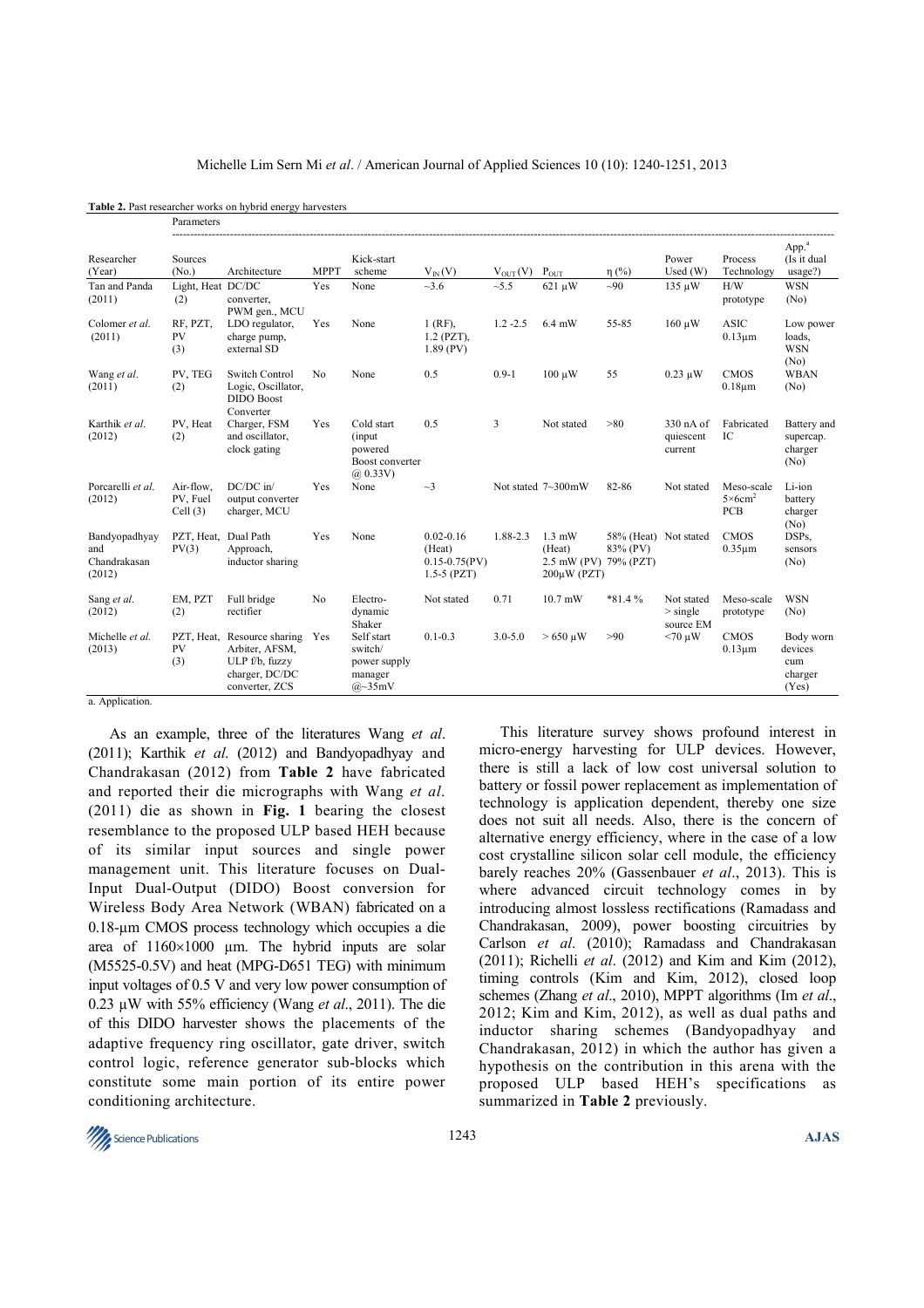

Michelle Lim Sern Mi *et al*. / American Journal of Applied Sciences 10 (10): 1240-1251, 2013

**Fig. 2.** Conventional architecture of HEH source with separate power management circuitries (Colomer *et al*., 2011)



**Fig. 3.** Conventional architecture of HEH source with single power management circuitries (Tan and Panda, 2011; Sarpeshkar, 2010)

Therefore, the author proposes 3 input sources from solar, heat and vibration to be implemented on 0.13-um CMOS process technology with self-start mechanism, resource sharing capabilities, state machine, fuzzy-based charging, Buck and Boost converters with MPPTs. which is expected to obtain hypothetical output voltages of 3.0-5.0 V at more than 90% efficiency with below 70  $\mu$ W of power consumption and a V<sub>IN</sub> of 100 to 300 mV at an operating frequency of 4kHz.

In a nutshell, to anticipate the energy crunching society that we are to become, energy harvesting technology and techniques has been rapidly advancing in the past few years. Significant efforts has been put forth to address limitations in the micro-scale energy harvesting arena. One substantial need is a robust, energy efficient harvester for ubiquitous devices, a hybrid harvesting device looks promising to overcome shortfalls of individual sources especially for delivering power to a much wider range of environment.

#### **1.1. Statement of Problem**

The purpose of this research is to address the problem faced by past researchers in most body-worn energy harvesters which suffers from low conversion ratios due to relatively low ambient input. Here, two conventional HEH topologies are given in **Fig. 2 and 3**. **Figure 2** shows a conventional block diagram of an HEH with individual power conditioning circuitry for each individual source (Colomer *et al*., 2011). Sources can either be summed together or utilized separately (Colomer *et al*., 2011). This approach increases cost, form factor, power losses and requires external storage devices. **Figure 3** represents another conventional HEH architecture with an improvement over **Fig. 2**. It shares a single power conditioning unit with built in energy storage such as the design proposed by Wang *et al.* (2011) and Tan and Panda (2011). The architecture in **Fig. 3** improves the topology of **Fig. 2** by form factor, cost and power losses as only one set of power management circuit is used.

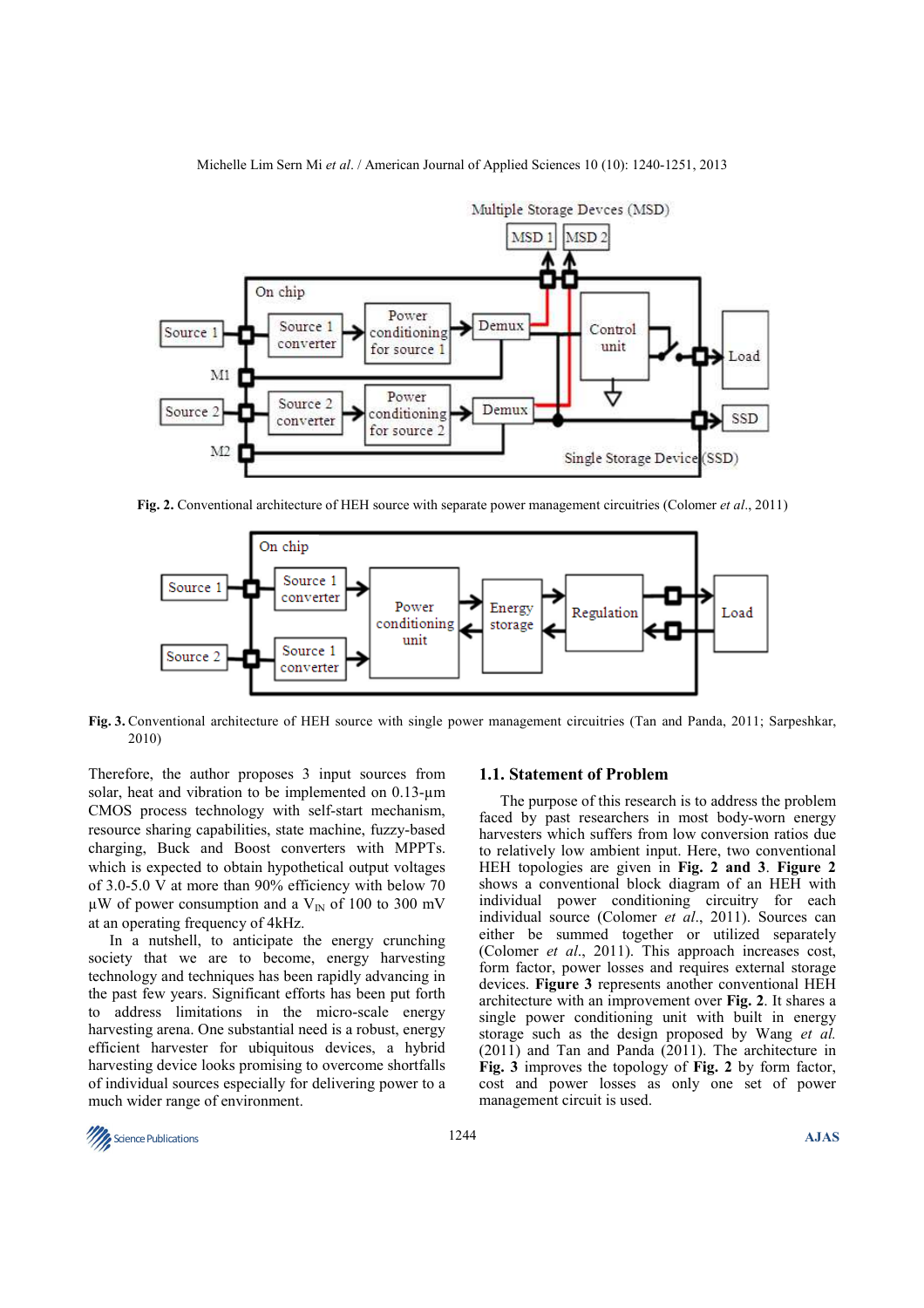

**Fig. 4.** Proposed architecture of the ULP based HEH for ubiquitous devices

However, the challenge is the possibility of impedance mismatching issue among the integrated energy sources (Tan and Panda, 2011).

The proposed solution to resolve the drawback of a single energy source is an HEH capable of converting sunlight, body heat and mechanical movement into electrical signals. Therefore, the proposed HEH system will have three input sources from the Photovoltaic (PV), TEG and PZT sources capable of combined or individual conditioning of harvested sources. On the other hand, this study also proposes a DC/DC converter which incorporates impedance matching and power factor correction considerations into its developed MPPT algorithm to address the multi-source impedance mismatch issue. Another challenge would be enabling the HEH system to consume as low power as possible; this is achieved with an adaptive low power conditioning feedback control loop, motivated by Rao and Arnold (2011). The proposed feedback loop will maintain the open circuit Voltage (Voc) of the HEH system by adjusting the duty cycle of the DC/DC Converter. It will also detect the absence of input energy and eliminate standby power consumption (Rao and Arnold, 2011).

Most HEH systems are either energy harvesters (Colomer *et al*., 2011; Tan and Panda, 2011) or external micro-battery chargers (Khosropour *et al*., 2012). This study propose to combine both the harvesting and charging ability of an HEH with possibly fuzzy logic implementation (Huang *et al*., 2009) which will potentially be integrated into the DC/DC buck charger of its harvester function to lower the overall form factor. The proposed ULP based HEH system uses no battery and in case of an ultra low ambient condition, has a selfstart circuit capable of kick-starting from a light human motion similar to that in (Ramadass and Chandrakasan, 2011). Above all, the proposed ULP based HEH architecture will be implemented on a 0.13-µm CMOS process technology similar to the HEH conditioning interface circuit to extract maximum power found in Colomer *et al.* (2011). Finally, the purpose here is to investigate the best power conditioning interface circuit to extract maximum power and dissipate minimum losses.

#### **1.2. Description (Proposed Block)**

The proposed ULP based HEH architecture is shown in **Fig. 4**. It consists of eight sub-blocks i.e., (Block 1, Block 2, … Block 8) which represents the hybrid input sources, power supply manager, ULP conditioning circuitry, low-ambient kick-starter, energy storage, Boost converter with MPPT, Buck regulator and battery charger blocks respectively. All eight blocks will work together to address a few main challenging issues. These

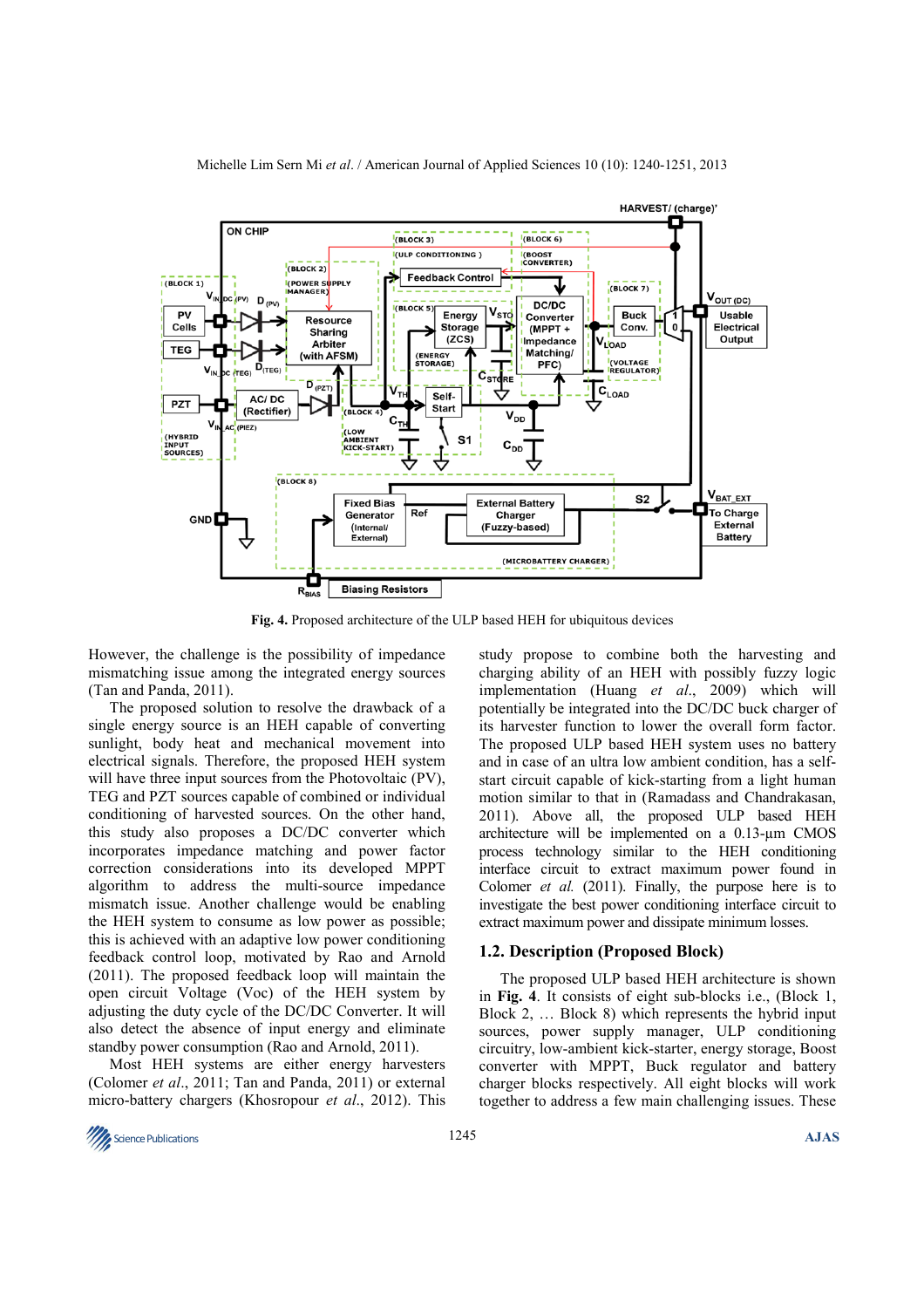blocks will be subsequently explained by the following paragraphs here forth.

Firstly, the hybrid input sources such as PV, TEG and PZT (Block 1) are applied to the ULP based HEH. These sources represent the multi-ambient source for bodyworn devices applicable both outdoors under the sun and indoors with heat gradients or kinetic movement by the body to mitigate a possible absence of either one source. These sources are capable of powering up body worn devices to a multitude of voltage levels. The proposed ULP-HEH architecture captures solar power, human temperature gradient and vibration from the ambient environment via a PV Cell, TEG and PZT respectively. Only the PZT source which is a small signal alternating current requires efficient rectification from voltage doublers (Tabesh and Frechette, 2010), shunt pass switches (Aktata *et al*., 2011) to bias-flip chip methods (Ramadass and Chandrakasan, 2009) which achieves 4 times better power extraction then conventional full bridge rectifiers. All three DC sources from the transducers are individually fed into diodes to avoid reverse current flow (Tan and Panda, 2011).

Secondly, these three hybrid input sources will then be fed into the power supply manager (Block 2) with resource sharing arbiter and an Asynchronous Finite State Machine (AFSM) to efficiently share resources and manage individual or summation of power supplies inspired by Ramadass and Chandrakasan (2009) and Colomer *et al.* (2011). The AFSM integrated into this block will decide between one of the four options which are: (i) to manage priority between the three sources when they are simultaneously present (Tan and Panda, 2011; Bandyopadhyay and Chandrakasan, 2012), (ii) to decide between harvesting external loads or charging an external battery based on the user selection feedback aided by a simple multiplexer. (iii) to activate "Request/Acknowledgement" signals between shared resources such as an inductor sharing request suggested by Ramadass and Chandrakasan (2009) or a possibility of bidirectional DC/DC conversion of "reverse-buck forward-boost" approach suggested by Arfin and Sarpeshkar (2012) in their energy efficient electrode stimulator, (iv) to trigger self-starting or energy recycling such as the inductor-based scheme to recycle energy between positive and negative phases reported by Kim and Kim (2012); Tan and Panda (2011) as well as Arfin and Sarpeshkar (2012).

Thirdly, the ULP feedback conditioning control (Block 3) is used to adaptively adjust duty cycle of DC/DC converter based on feedback to ensure that  $V<sub>OUT</sub>$ is stable and reduce power losses to its minimum motivated by Rao and Arnold (2011). It ensures ULP is

consumed throughout the entire harvesting process. It maintains a stable open circuit voltage,  $V_{OC}$  as well as adjusts duty cycle of the DC/DC Boost converter based on the driven load similar to the analog controller introduced by Tabesh and Frechette (2010). It also eliminates standby power consumption by automatically shutting down the ULP based HEH when the ambient inputs are too low for successful harvesting such as the input-powered AC/DC converter suggested by Rao and Arnold (2011).

Next, the low ambient kick-start block (Block 4) houses switch S1 acts much like the one by Ramadass and Chandrakasan (2011) which is included as a fail-safe block to ensure that an internal storage element starts charging once one or more ambient sources is detected and also to eliminate battery-startup dependencies such as those reported by Aktata *et al*. (2011). The self-start mechanism charges  $C_{DD}$  to a minimal voltage value which will then trigger an internal clock within the selfstart block which then triggers CMOS switches to help pump in further charge into  $C_{DD}$  to a proposed 2 V or above such as the one reported by Ramadass and Chandrakasan (2011).

Once the  $V_{DD}$  reaches this voltage level, the energy storage block (Block 5) with ZCS for semi-lossless switching (Kim and Kim, 2012) is activated and energy is stored in a storage capacitor,  $C_{\text{STORE}}$  which is designed to be much larger than  $C_{DD}$  (Ramadass and Chandrakasan, 2009; 2011; Aktata et al., 2011). C<sub>STORE</sub> will act as a buffer for this HEH system to ensure non-intermittent power supply and it can be used later on when no ambient sources are detected. Both V<sub>DD</sub> and V<sub>STORE</sub> cannot be used to directly power loads as  $C_{DD}$  will be designed to be small to maximize the net low voltage startup value after consideration of losses (Ramadass and Chandrakasan, 2011). Although the power is diverted into a much larger  $C_{\text{STORE}}$  after a proposed 2 V value has been reached, V<sub>STORE</sub> is unstable and dependent on ambient input power available as well as the power consumed by the load (Tabesh and Frechette, 2010; Ramadass and Chandrakasan, 2011; Kim and Kim, 2012; Tan and Panda, 2011).

Thus,  $V_{STORE}$  needs to be boosted by a Boost converter block (Block 6) where a developed MPPT algorithm (Im *et al*., 2012; Kim and Kim, 2012) is used to enhance power extraction while impedance matching is also incorporated to counteract the possibility of impedance mismatch caused by multiple power sources. Once boosted, the buck converter (Block 7) will regulate the  $V_{STORE}$  to a constant voltage value to power load circuits. Here, the MPPT, impedance matching and Power Factor Correction (PFC) is incorporated into the buck and boost converters to improve the ULP-HEH system's efficiency as well as impedance mismatches.

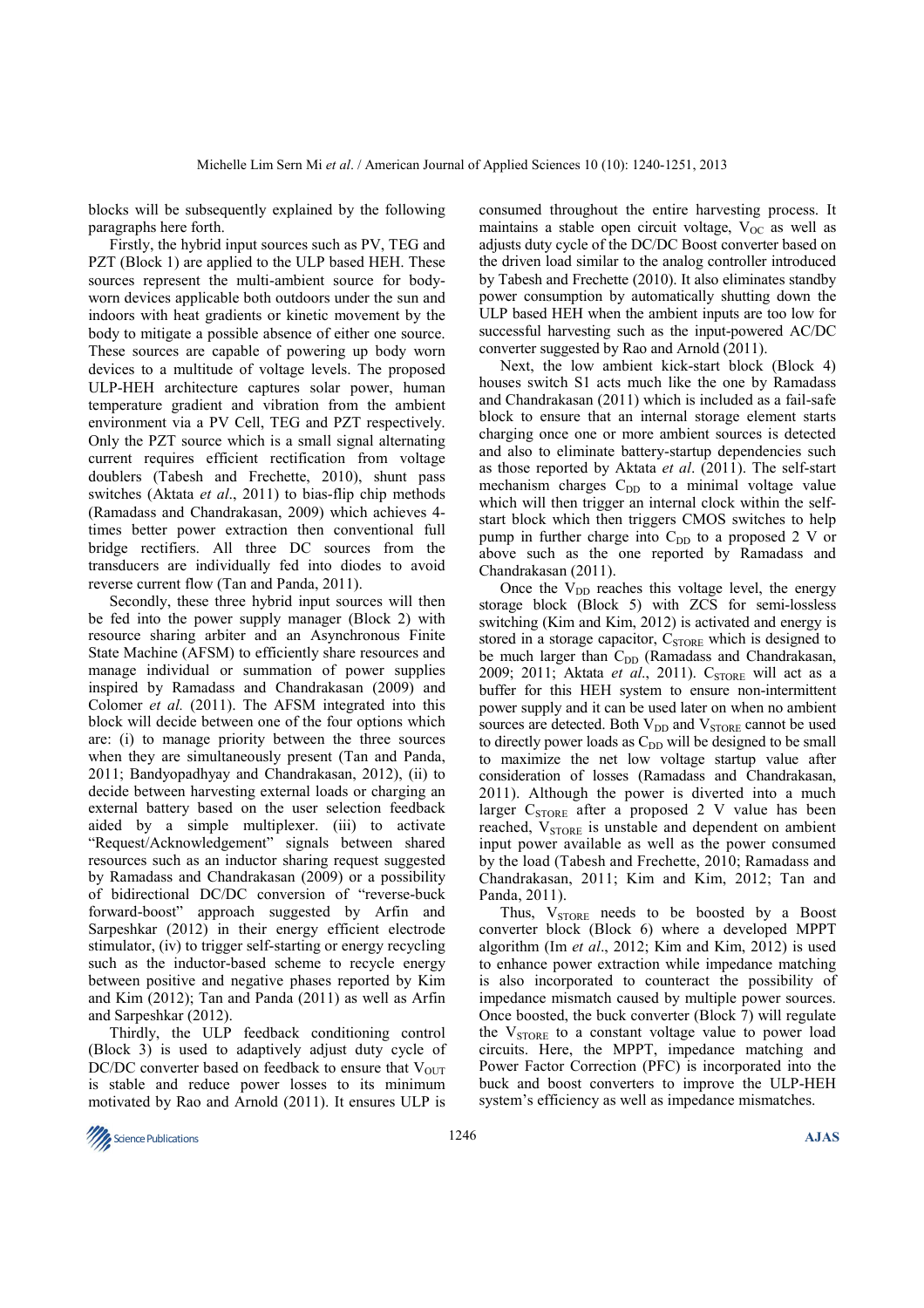

Michelle Lim Sern Mi *et al*. / American Journal of Applied Sciences 10 (10): 1240-1251, 2013

**Fig. 5.** Design flow chart of ULP based HEH architecture in PC and CAD environments

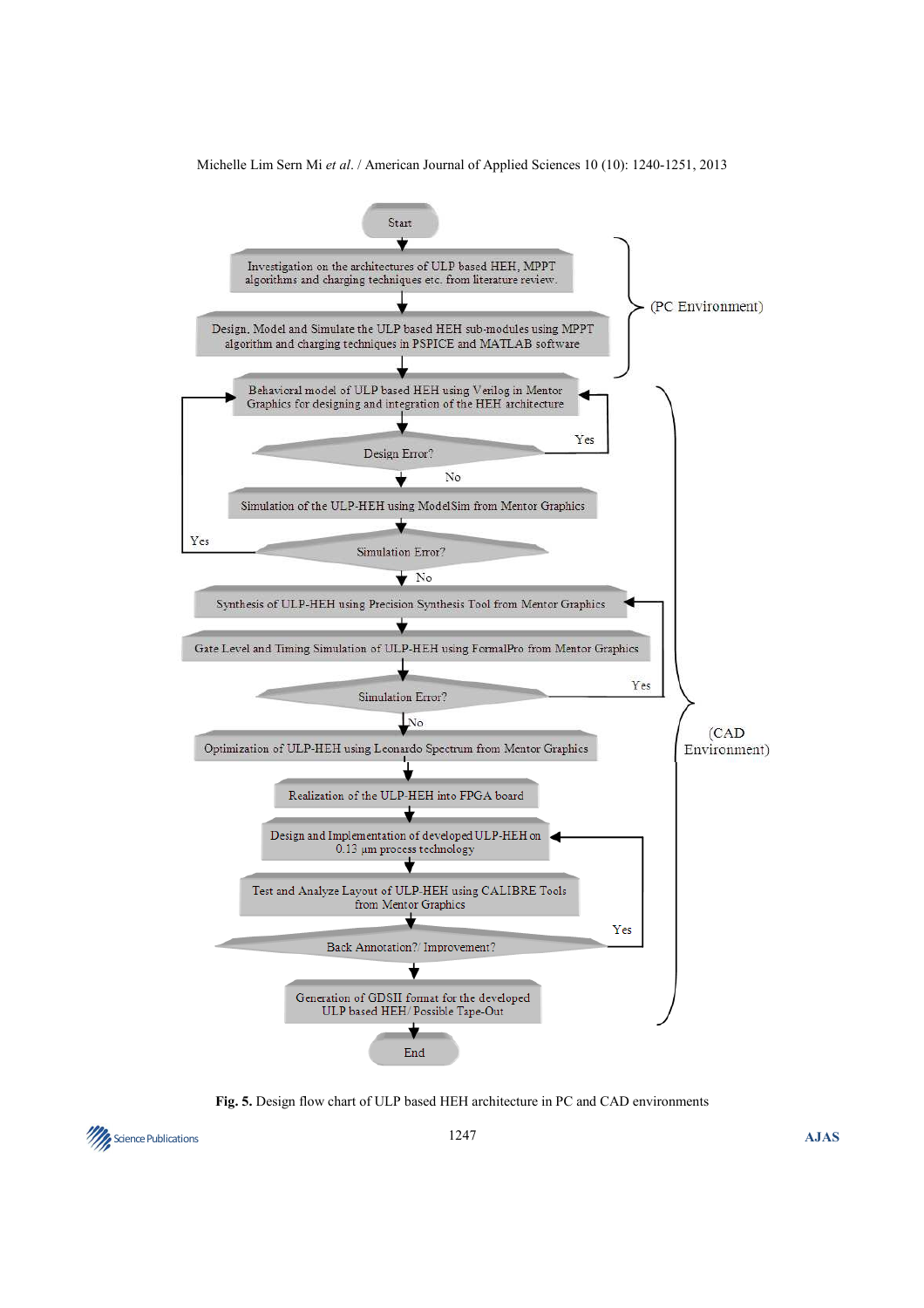Finally, this ULP-HEH has a micro-battery charger (Block 8) with the ability to provide Li-ion battery charging on top of operating as a power source harvesting for bodily worn devices. Externally through a de-multiplexer, if the charging of external batteries were activated via the HARVEST/(charge)' terminal, external Lithium ion batteries can be charged with either an internal biasing circuit inspired by Khosropour *et al*. (2012) and Valle *et al*. (2011) or an externally configured bias much like the solar/thermal charger proposed in Karthik *et al*. (2012) instead of functioning as a harvester. The proposed battery charger has its own fuzzy based feedback control to monitor external battery charging status similar to those reported by Carlson *et al*. (2010) and Valle *et al*. (2011). Therefore, with these eight subblocks efficiently integrated, the novel ULP based HEH architecture, implemented in 0.13-µm CMOS technology, with 100-300 mV of input voltages from three ambient energy harvesting sources will be expected to deliver up to 3.0-5.0 V of output voltage which will be higher than past researchers of similar implementation platform, an efficiency above 90% and above 650 µW of output power with merely 35 mV of low kick-start value and below 70 µW of power consumption as well as the additional ability to charge external Li-ion batteries up to 3.0-5.0 V.

### **1.3. Implementation Process of HEH Architecture (Method)**

The design flow chart for the proposed ULP based HEH is as shown in **Fig. 5** where it will start with an exhaustive literature review and end with the generation of tape-out ready GDSII format. This implementation process will be sequentially discussed using the following sub-blocks.

The process flow for this ULP based HEH is implemented in the PC environment and CAD environment. Firstly, in the PC environment, a review on the architectures of ULP based HEH architectures, MPPT algorithms and charging techniques. will be investigated. Next, each sub-modules of the ULP based HEH will be modeled, designed and simulated in the PSPICE software. On the other hand, MATLAB will be used for MPPT algorithms and fuzzy-based charging techniques. Here, the desired kick-start voltage as low as ≤35 mV will be attempted. Any undesirable or erroneous simulation results especially regarding efficiency, power consumption, input and output voltages will be propagated back to the design or literature level. A successful simulation will lead to the design and integration of the ULP-HEH behavioral model written in Verilog using Mentor Graphics which will be performed in the CAD environment together with all remaining tasks. This HDL based design of ULP-HEH will be simulated in the ModelSim and any discrepancies in design or simulation at this stage will lead back to the redesigning stage. Next, the behavioral model of ULP-HEH will be synthesized using the Precision Synthesis tool to enable a gate level simulation in the FormalPro tool. Any gate-level simulation faults will lead back to the synthesis stage.

An optimum gate-level synthesis will lead to the optimization of the gate-level ULP based HEH based on area, performance and power using the Leonardo Spectrum tool. If no further optimization is required, the optimized architecture will then be realized on the ULP-HEH architecture and lead to the realization of ULP-HEH by downloading into the Field Programmable Gate Array (FPGA) board as the target technology. With this successful FPGA implementation, the developed ULP-HEH will then be designed and implemented as transistor level model on the 0.13 µm process technology using Mentor Graphic's DA and IC station to obtain its final layout. Once the ULP-HEH layout is completed, testing and analysis will be conducted on the ULP-HEH layout and a series of tests will be done by CALIBRE to verify whether or not an improvement or back annotation is required before the final implementation especially if the ULP-HEH system has discrepancies in terms of parasitic, timing or power issues. After CALIBRE's verification on the ULP-HEH layout, the tape-out ready GDSII format can finally be generated to possibly be fabricated for real-life usages and validated for ubiquitous devices with human as ambient input sources.

#### **2. CONCLUSION**

A near optimal dual-functional ULP based HEH architecture has been proposed with both batterycharging and harvesting options. The main aim is to maximize the extracted input and minimize the power losses obtained from piezoelectric, photovoltaic and thermoelectric harvesters. This will be achieved by using an AFSM, a kick-start block, MPPT algorithm, impedance matching and feedback circuitry, ZCS as well as resource sharing approach to minimize losses throughout the ULP-HEH architecture. The proposed ULP-HEH architecture will be modeled, designed and simulated in PSPICE software, with MPPT and battery charging algorithm performed in MATLAB. The designed ULP-HEH will then realized on an FPGA and the layout verified in the 0.13-µm CMOS process technology in Mentor Graphics environment. Finally, the

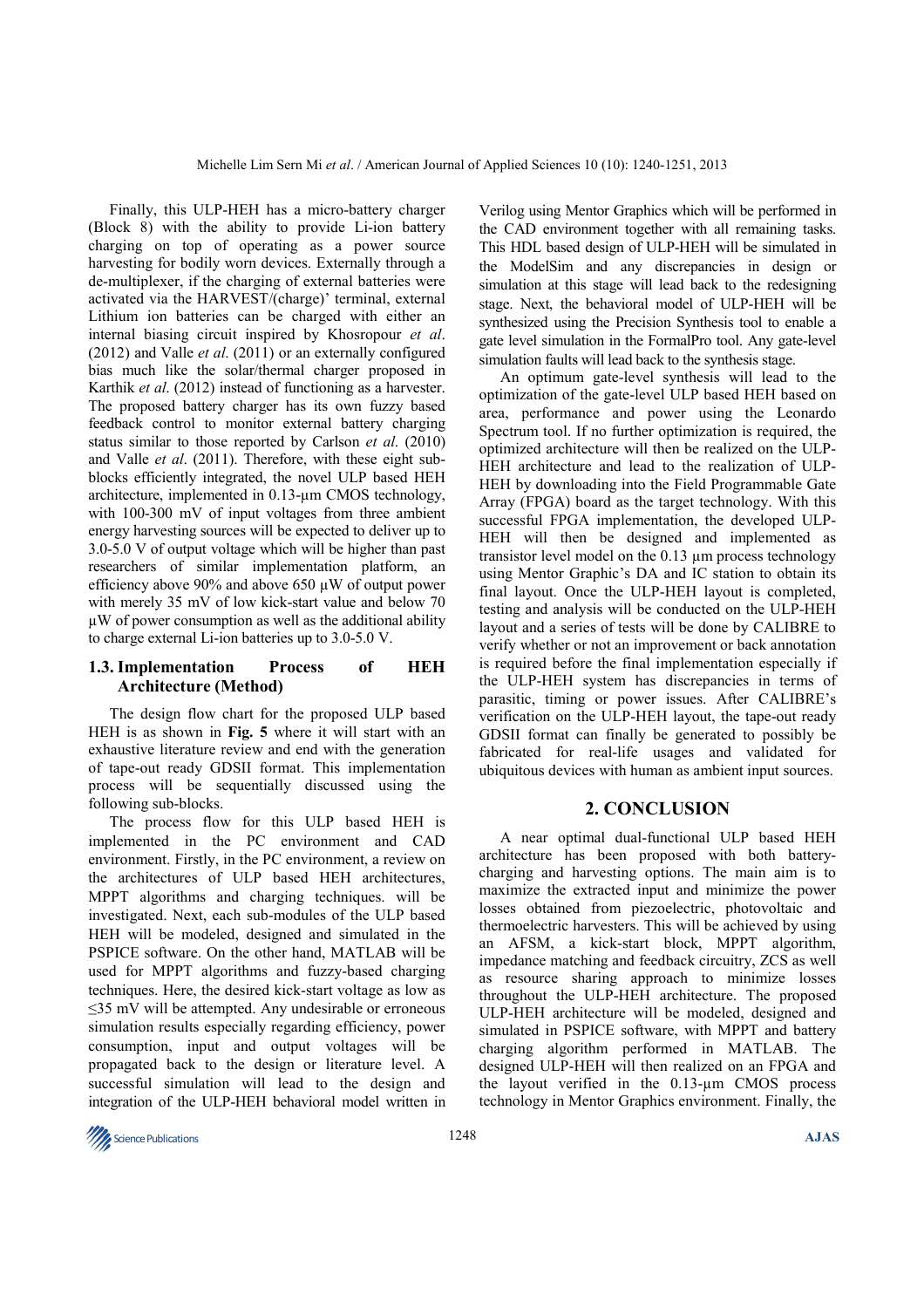expected result is to achieve a power reduction of at least 2-times ( $\leq$ 70 $\mu$ W) conventional HEH with at least a 3.0-5.0 V regulated output at 4 kHz operating frequency, 90% efficiency and a power of about 650  $\mu$ W when all three sources are simultaneously harvested which has the ability to constantly power or charge any low power wearable devices.

### **3. REFERENCES**

- Aktata, E.E., R.L. Peterson and K. Najafi, 2011. A selfsupplied inertial piezoelectric energy harvester with power-management IC. Proceedings of the International Solid-State Circuits Conference Solid-State Circuits Conference Digest of Technical Papers (ISSCC), Feb. 20-24, IEEE Xplore Press, San Francisco, CA., pp: 120-121. DOI: 10.1109/ISSCC.2011.5746246
- Arfin, S.K. and R. Sarpeshkar, 2012. An energyefficient, adiabatic electrode stimulator with inductive energy recycling and feedback current regulation. IEEE Trans. Biomed. Circ. Syst., 6: 1- 13. DOI: 10.1109/TBCAS.2011.2166072
- Bandyopadhyay, S. and A.P. Chandrakasan, 2012. Platform architecture for solar, thermal and vibration energy combining with MPPT and single inductor. IEEE J. Solid State Circ., 47: 2199-2215. DOI: 10.1109/JSSC.2012.2197239
- Bonfiglio, A. and D. De Rossi, 2011. Wearable Monitoring Systems. In: Energy Harvesting for Self-Powered Wearable Devices, Leonov, V. (Ed.), Springer Science + Business Media, New York, USA., ISBN-10: 9781441973849, pp: 27-49.
- Carlson, E.J., K. Strunz and B.P. Otis, 2010. A 20 mV input boost converter with efficient digital control for thermoelectric energy harvesting. IEEE J. Solid-State Circ., 45: 741-750. DOI: 10.1109/JSSC.2010.2042251
- Carmo, J.P., L.M. Goncalves and J.H. Correia, 2010. Thermoelectric microconverter for energy harvesting systems. IEEE Trans. Ind. Electr., 57: 861-867. DOI: 10.1109/TIE.2009.2034686
- Chen, X., S. Xu, N. Yao and Y. Shi, 2010. 1.6V nanogenerator for mechanical energy harvesting using PZT Nanofibers. Nano Lett., 10: 2133-2137. DOI: 10.1021/nl100812k
- Colomer, F.J., P. Miribel-Catala, A. Saiz-Vela and l. Samitier, 2011. A multiharvested self-powered system in a low-voltage low-power. Technology, 58: 4250-4263. DOI: 10.1109/TIE.2010.2095395
- D'hulst, R., T. Sterken, R. Puers, G. Deconinck and 1. Driesen, 2010. Power processing circuits for piezoelectric vibration-based energy harvesters. IEEE Trans. Ind. Electr., 57: 4170-4177. DOI: 10.1109/PESC.2008.4592325
- Enne, R., M. Nikolic and H. Zimmermann, 2012. A maximum power-point tracker without digital signal processing in 0.35µm CMOS for automotive applications. Proceedings of the International Solid-State Circuits Conference Digest of Technical Papers (ISSCC), Feb. 19-23, IEEE Xplore Press, San Francisco, CA., pp: 102-104. DOI: 10.1109/ISSCC.2012.6176894
- Gassenbauer, Y., K. Ramspeck, B. Bethmann, K. Dressler and J.D. Moschner *et al*., 2013. Rearsurface passivation technology for crystalline silicon solar cells: A versatile process for mass production. IEEE J. Photovoltaics, 3: 125-130. DOI: 10.1109/JPHOTOV.2012.2211338
- Hamilton, M.C., 2012. Recent advances in energy harvesting technology and techniques. Proceedings of the 38th Annual Conference on IEEE Industrial Electronics Society, Oct. 25-28, IEEE Xplore Press, Montreal, QC, pp: 6297-6304. DOI: 10.1109/IECON.2012.6389019
- Huang, C.H., C.C. Huang, T.C. Ou, K.H. Lu and C.M. Hong, 2009. Intelligent fuzzy logic controller for a solar charging system. Proceedings of the IEEE/ASME International Conference on Advanced Intelligent Mechatronics, Jul. 14-17, IEEE Xplore Press, Singapore, pp: 1412-1417. DOI: 10.1109/AIM.2009.5229853
- Im, J.P., S.W. Wang, K.H. Lee, Y.J. Woo and Y.S. Yuk *et al*., 2012. A 40 mV transformer-reuse self-startup boost converter with MPPT control for thermoelectric energy harvesting. Proceedings of the International Solid-State Circuits Conference Digest of Technical Papers (ISSCC), Feb. 19-23, IEEE Xplore Press, San Francisco, CA., pp: 104-106. DOI: 10.1109/ISSCC.2012.6176895
- Karthik, K., Y. Ramadass, U. Lyles, J. Carpenter and V. Ivanov *et al*., 2012. A 330nA energy-harvesting charger with battery management for solar and thermoelectric energy harvesting. Proceedings of the International Solid-State Circuits Conference Digest of Technical Papers (ISSCC), Feb. 19-23, IEEE Xplore Press, San Francisco, CA., pp: 106-108. DOI: 10.1109/ISSCC.2012.6176896
- Kempitiya, A., D.A. Borca-Tasciuc and M.M. Hella, 2012. Analysis and optimization of asynchronously controlled electrostatic energy harvesters. IEEE Trans. Ind. Electron., 59: 456-463. DOI: 10.1109/TIE.2011.2141097

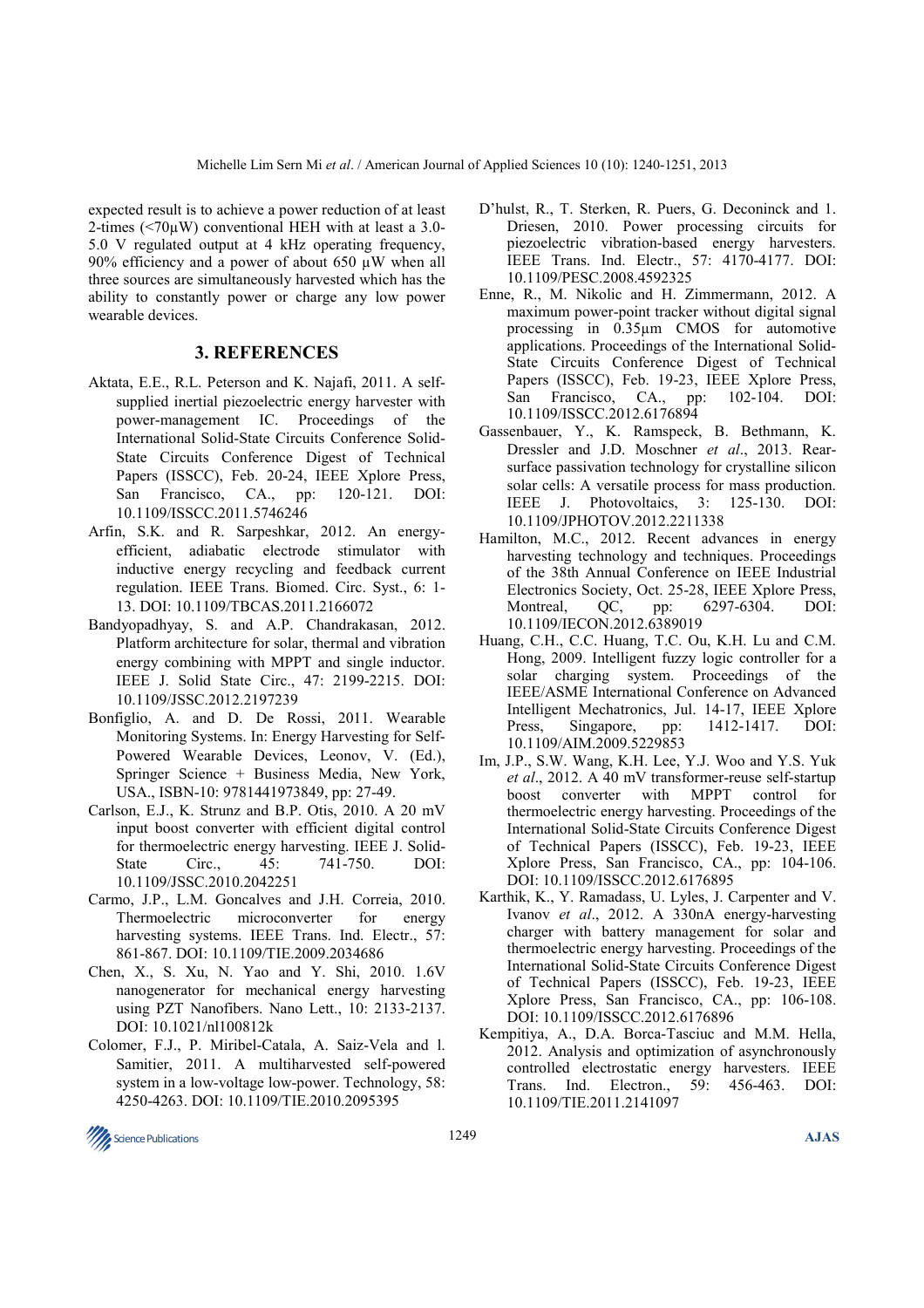- Khaligh, A. and O.C. Onar, 2009. Energy Harvesting: Solar, Wind and Ocean Energy Conversion Systems. 1st Edn., CRC Press, Florida, ISBN-10: 1439815089, pp: 382.
- Khosropour, N., F. Krummenacher and M. Kayal, 2012. Fully integrated ultra-low power management system for micro-power solar energy harvesting applications. Electr. Lett., 48: 338-339. DOI: 10.1049/el.2012.0315
- Kim, J. and C. Kim, 2012. A DC-DC boost converter with variant-tolerant MPPT technique and efficient ZCS circuit for thermoelectric energy harvesting applications. IEEE Trans. Power Electr., 28: 3827- 3833. DOI: 10.1109/TPEL.2012.2231098
- Kim, J., J.W. Kim and C. Kim, 2011. A regulated charge pump with a low-power integrated optimum power point tracking algorithm for indoor solar energy harvesting. IEEE Trans. Circ. Syst. Express Briefs, 58: 802-806. DOI: 10.1109/TCSII.2011.2173971
- Kwon, D. and G.A. Rincon-Mora, 2010. A singleinductor AC-DC piezoelectric energyharvester/battery-charger IC converting  $\pm (0.35)$  to 1.2V) to (2.7 to 4.5V). Proceedings of the IEEE International Solid-State Circuits Conference Digest of Technical Papers (ISSCC), Feb. 7-11, IEEE Xplore Press, San Francisco, CA., pp: 494-495. DOI: 10.1109/ISSCC.2010.5433867
- Michaelides, E.E., 2012. Alternative Energy Sources. 1st Edn., Springer, New York, ISBN-10: 3642209513, pp: 476.
- Michelle, I.S., T. Yatsunenko, M.J. Manary, I. Trehan and R. Mkakosya *et al*., 2013. Gut microbiomes of malawian twin pairs discordant for kwashiorkor. Science, 339: 548-554. DOI: 10.1126/science.1229000
- Porcarelli, D., D. Brunelli, M. Magno and L. Benini, 2012. A Multi-Harvester architecture with hybrid storage devices and smart capabilities for low power systems. Proceedings of the IEEE International Symposium on Power Electronics, Electrcal Drives, Automation and Motion, Jun. 20-22, IEEE Xplore Press, Sorrento, pp: 946-951. DOI: 10.1109/SPEEDAM.2012.6264533
- Ramadass, Y.K. and A.P. Chandrakasan, 2009. An efficient piezoelectric energy harvesting interface circuit using a bias-flip rectifier and shared inductor. IEEE J. Solid-State Circ., 45: 189-204. DOI: 10.1109/JSSC.2009.2034442
- Ramadass, Y.K. and A.P. Chandrakasan, 2011. A batteryless thermoelectric energy harvesting interface circuit with 35 mV startup voltage. IEEE J. Solid-State Circ., 46: 333-341. DOI: 10.1109/JSSC.2010.2074090
- Rao, Y. and D.P. Arnold, 2011. An input-powered vibrational energy harvesting interface circuit with zero standby power. IEEE Trans. Power Electr., 26: 3524-3533. DOI: 10.1109/TPEL.2011.2162530
- Richelli, A., S. Comensoli and Z.M. Kovacs-Vajna, 2012. A DC/DC boosting technique and power management for ultralow-voltage energy harvesting applications. IEEE Trans. Indus. Electr., 59: 2701- 2708. DOI: 10.1109/TIE.2011.2167890
- Rocha, J.G., L.M. Goncalves, P.F. Rocha, M.P. Silva and S. Lanceros-Mendez, 2010. Energy harvesting from piezoelectric materials fully integrated in footwear. IEEE Trans. Indus. Electr., 57: 813-819. DOI: 10.1109/TIE.2009.2028360
- Sang, Y., X. Huang, H. Liu and P. Jin, 2012. A vibration-based hybrid energy harvester for wireless sensor systems. IEEE Trans. Mag., 48: 4495-4498. DOI: 10.1109/TMAG.2012.2201452
- Sarpeshkar, R., 2010. Ultra Low Power Bioelectronics: Fundamentals, Biomedical Applications and Bio-Inspired Systems. 1st Edn., Cambridge University Press, UK., ISBN-10: 978-0521857277, pp: 908.
- Tabesh, A. and L.G. Frechette, 2010. A low-power stand-alone adaptive circuit for harvesting energy from a piezoelectric micropower generator. IEEE Trans. Indus. Electr., 57: 840-849. DOI: 10.1109/TIE.2009.2037648
- Tan, Y.K. and S.K. Panda, 2011. Energy harvesting from hybrid indoor ambient light and thermal energy sources for enhanced performance of wireless sensor nodes. IEEE Trans. Indus. Electr., 58: 4424-4435. DOI: 10.1109/TIE.2010.2102321
- Valle, B.D., C.T. Wentz and R. Sarpeshkar, 2011. An area and power-efficient analog li-ion battery charger circuit. IEEE Trans. Biomed. Circ. Syst., 5: 131-137. DOI: 10.1109/TBCAS.2011.2106125
- Vullers, R.J.M., R.V. Schaijk, I. Doms, C.V. Hoof and R. Mertens, 2009. Micropower energy harvesting. Solid-State Electr., 53: 684-693. DOI: 10.1016/j.sse.2008.12.011
- Wang, SW., J.P. Im and G.H. Cho, 2011. Dual-input dual-output energy harvesting DC-DC boost converter for wireless body area network. Proceedings of the IEEE Biomedical Circuits and Systems Conference (BioCAS), Nov. 10-12, IEEE Xplore Press, San Diego, CA., pp: 217-220. DOI: 10.1109/BioCAS.2011.6107766
- Yao, D.J., K.J. Yeh, C.T. Hsu, B.M. Yu and J.S. Lee, 2009. Efficient reuse of waste energy. IEEE Nanotechnol. Mag., 3: 28-33. DOI: 10.1109/MNANO.2009.932420